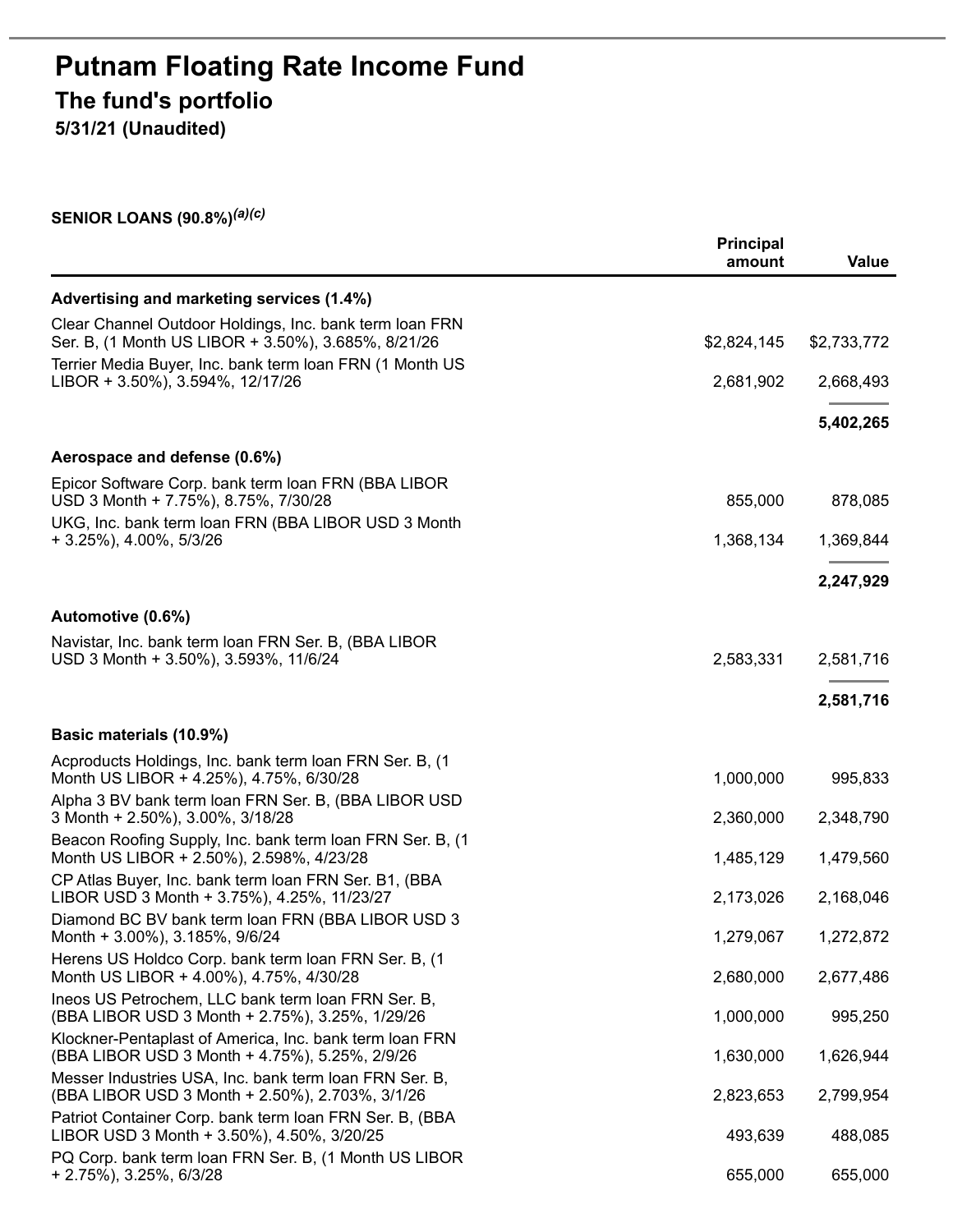| PQ Corp. bank term loan FRN Ser. B, (1 Month US LIBOR<br>+ 2.25%), 2.436%, 2/7/27                                         | 1,328,610 | 1,319,120  |
|---------------------------------------------------------------------------------------------------------------------------|-----------|------------|
| PQ Group Holdings, Inc. bank term loan FRN (1 Month US<br>LIBOR + 3.50%), 4.25%, 4/30/28                                  | 1,000,000 | 1,000,000  |
| Pregis TopCo, LLC bank term loan FRN (BBA LIBOR USD<br>3 Month + 4.25%), 5.00%, 8/1/26                                    | 1,500,000 | 1,500,000  |
| Pretium PKG Holdings, Inc. bank term Ioan FRN (1 Month<br>US LIBOR + 4.00%), 4.75%, 11/5/27                               | 1,496,250 | 1,497,653  |
| Quikrete Holdings, Inc. bank term loan FRN Ser. B, (1<br>Month US LIBOR + 2.50%), 2.593%, 2/1/27                          | 3,060,416 | 3,037,463  |
| Resideo Funding, Inc. bank term Ioan FRN Ser. B, (BBA<br>LIBOR USD 3 Month + 2.25%), 2.75%, 2/9/28                        | 2,000,000 | 1,998,750  |
| SCIH Salt Holdings, Inc. bank term loan FRN Ser. B, (BBA<br>LIBOR USD 3 Month + 4.00%), 4.75%, 3/16/27                    | 2,635,000 | 2,621,825  |
| Solenis International, LLC bank term Ioan FRN (BBA<br>LIBOR USD 3 Month + 8.50%), 8.635%, 6/26/26                         | 447,000   | 445,883    |
| Solenis International, LLC bank term loan FRN (BBA<br>LIBOR USD 3 Month + 4.00%), 4.135%, 6/26/25                         | 1,987,310 | 1,985,536  |
| Starfruit US Holdco, LLC bank term loan FRN Ser. B, (1)<br>Month US LIBOR + 2.75%), 2.848%, 10/1/25                       | 2,113,589 | 2,094,656  |
| TAMKO Building Products, Inc. bank term loan FRN Ser. B,<br>(1 Month US LIBOR + 3.00%), 3.129%, 5/3/26                    | 2,584,699 | 2,571,776  |
| TMS International Corp./DE bank term loan FRN Ser. B,<br>(BBA LIBOR USD 3 Month + 2.75%), 3.75%, 8/14/24                  | 189,525   | 188,814    |
| Trident TPI Holdings, Inc. bank term Ioan FRN (BBA<br>LIBOR USD 3 Month + 3.25%), 4.00%, 10/5/24                          | 1,626,535 | 1,621,016  |
| Trinseo Materials Operating SCA bank term loan FRN Ser.<br>B, (1 Month US LIBOR + 2.50%), 2.607%, 3/18/28<br>(Luxembourg) | 2,000,000 | 1,985,000  |
| US Concrete, Inc. bank term Ioan FRN Ser. B, (1 Month<br>US LIBOR + 2.75%), 3.25%, 5/26/28                                | 1,500,000 | 1,500,000  |
|                                                                                                                           |           | 42,875,312 |
| Broadcasting (4.6%)                                                                                                       |           |            |
| Banijay Group US Holding, Inc. bank term loan FRN Ser.<br>B, (1 Month US LIBOR + 3.75%), 3.857%, 3/4/25                   | 2,555,000 | 2,547,547  |
| Diamond Sports Group, LLC bank term loan FRN Ser. B,<br>(1 Month US LIBOR + 3.25%), 3.35%, 8/24/26                        | 1,455,000 | 1,039,598  |
| Entercom Media Corp. bank term Ioan FRN Ser. B1, (1)<br>Month US LIBOR + 2.50%), 2.593%, 11/17/24                         | 2,061,672 | 2,036,417  |
| EW Scripps Co. (The) bank term loan FRN Ser. B, (BBA<br>LIBOR USD 3 Month + 3.00%), 3.75%, 12/15/27                       | 935,000   | 935,130    |
| Gray Television, Inc. bank term loan FRN Ser. C, (BBA<br>LIBOR USD 3 Month + 2.50%), 2.61%, 11/2/25                       | 2,805,175 | 2,789,979  |
| iHeartCommunications, Inc. bank term loan FRN (BBA<br>LIBOR USD 3 Month + 4.00%), 4.75%, 5/1/26                           | 1,086,788 | 1,075,014  |
| iHeartCommunications, Inc. bank term Ioan FRN Ser. B, (1)<br>Month US LIBOR + 3.00%), 3.093%, 5/1/26                      | 1,639,250 | 1,621,628  |
| Nexstar Broadcasting, Inc. bank term loan FRN Ser. B, (1)<br>Month US LIBOR + 2.75%), 2.61%, 6/19/26                      | 2,372,551 | 2,365,630  |
| Sinclair/RSN bank term loan FRN Ser. B2B, (1 Month US<br>LIBOR + 2.50%), 2.62%, 7/18/26                                   | 1,055,000 | 1,044,450  |
| Univision Communications, Inc. bank term loan FRN Ser.<br>B, (BBA LIBOR USD 3 Month + 3.75%), 4.75%, 3/15/26              | 3,073,528 | 3,080,443  |
|                                                                                                                           |           | 18,535,836 |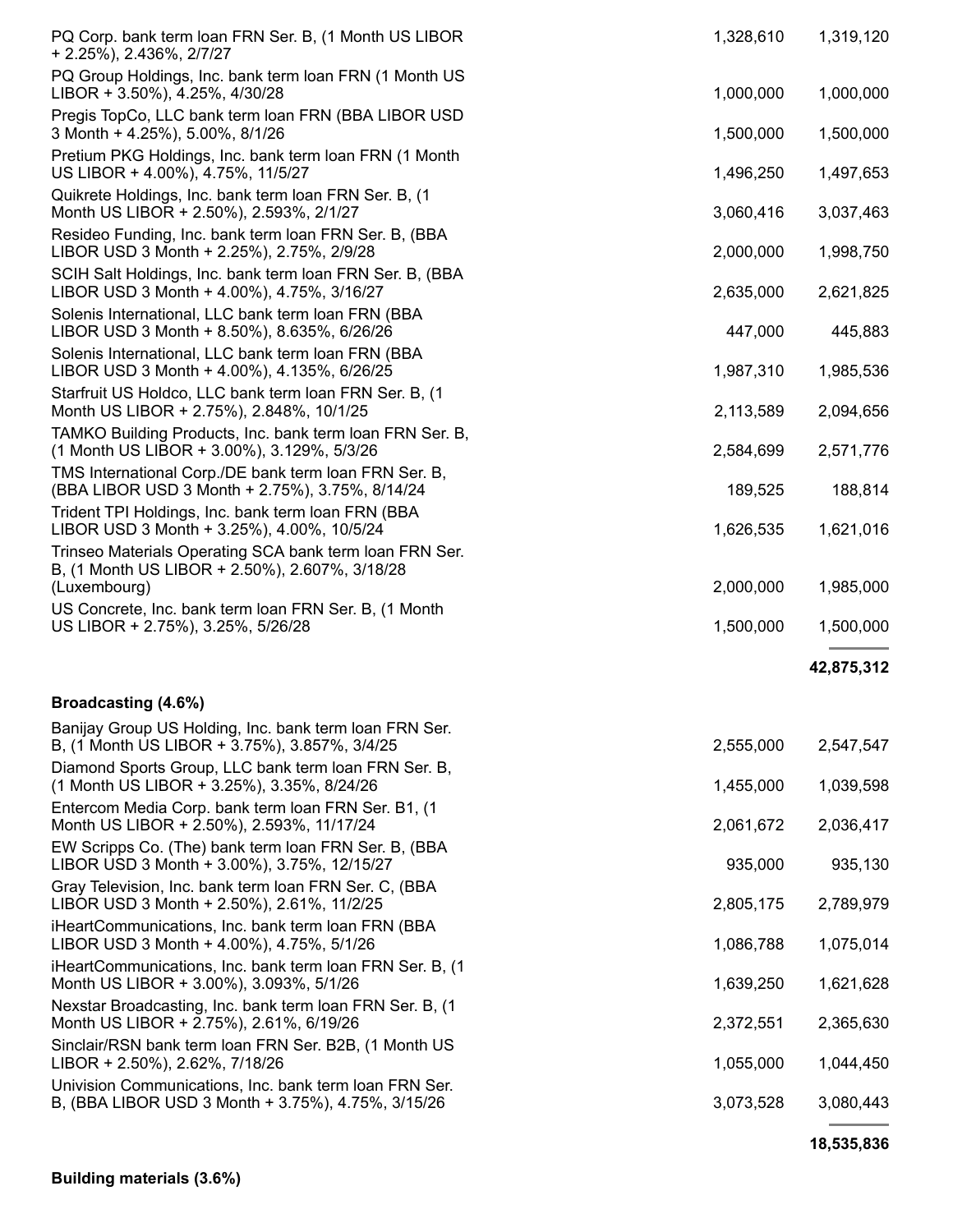| AppleCaramel Buyer, LLC bank term loan FRN (BBA<br>LIBOR USD 3 Month + 4.00%), 4.50%, 10/19/27                             | 2,897,545 | 2,900,080  |
|----------------------------------------------------------------------------------------------------------------------------|-----------|------------|
| Cornerstone Building Brands, Inc. bank term Ioan FRN<br>(BBA LIBOR USD 3 Month + 3.25%), 3.75%, 4/12/28                    | 2,939,498 | 2,937,293  |
| CPG International, Inc. bank term loan FRN (BBA LIBOR<br>USD 3 Month + 2.50%), 3.25%, 5/5/24                               | 1,735,513 | 1,730,863  |
| LBM Acquisition, LLC bank term loan FRN (1 Month US<br>LIBOR + 2.67%), 3.167%, 12/17/27(U)                                 | 333,333   | 332,440    |
| LBM Acquisition, LLC bank term loan FRN Ser. B, (BBA<br>LIBOR USD 3 Month + 3.75%), 4.50%, 12/17/27                        | 1,500,000 | 1,495,982  |
| Robertshaw Holdings Corp. bank term loan FRN (BBA<br>LIBOR USD 3 Month + 8.00%), 9.00%, 2/28/26                            | 1,935,000 | 1,664,100  |
| Robertshaw Holdings Corp. bank term loan FRN (BBA<br>LIBOR USD 3 Month + 3.50%), 4.50%, 2/28/25                            | 887,675   | 852,908    |
| Werner Finco LP bank term loan FRN Ser. B, (BBA LIBOR<br>USD 3 Month + 4.00%), 5.00%, 7/24/24                              | 2,631,596 | 2,631,596  |
|                                                                                                                            |           | 14,545,262 |
| Capital goods (10.2%)                                                                                                      |           |            |
| Adient US, LLC bank term loan FRN Ser. B, (BBA LIBOR<br>USD 3 Month + 3.50%), 3.593%, 4/1/28                               | 1,240,000 | 1,241,550  |
| American Axle and Manufacturing, Inc. bank term loan<br>FRN (BBA LIBOR USD 3 Month + 2.25%), 3.00%, 4/6/24                 | 794,894   | 793,238    |
| BWAY Corp. bank term loan FRN Ser. B, (BBA LIBOR<br>USD 3 Month + 3.25%), 3.385%, 4/3/24                                   | 3,075,860 | 2,996,768  |
| Clarios Global LP bank term loan FRN Ser. B, (1 Month US<br>LIBOR + 3.25%), 3.343%, 4/30/26                                | 3,244,169 | 3,224,905  |
| Filtration Group Corp. bank term loan FRN Ser. B, (BBA<br>LIBOR USD 3 Month + 3.00%), 3.093%, 3/29/25                      | 2,427,370 | 2,403,400  |
| Gardner Denver, Inc. bank term Ioan FRN Ser. B, (1 Month<br>US LIBOR + 2.75%), 2.843%, 3/1/27                              | 992,500   | 993,431    |
| Gardner Denver, Inc. bank term Ioan FRN Ser. B, (1 Month<br>US LIBOR + 1.75%), 1.843%, 2/28/27                             | 1,270,170 | 1,258,375  |
| Gates Global, LLC bank term loan FRN (BBA LIBOR USD<br>3 Month + 2.75%), 3.50%, 3/31/27                                    | 1,396,098 | 1,391,038  |
| GFL Environmental, Inc. bank term Ioan FRN Ser. B, (BBA<br>LIBOR USD 3 Month + 3.00%), 3.50%, 5/31/25                      | 1,453,786 | 1,456,210  |
| Graham Packaging Co., Inc. bank term loan FRN (BBA<br>LIBOR USD 3 Month + 3.00%), 3.75%, 8/4/27                            | 1,665,424 | 1,664,100  |
| Granite US Holdings Corp. bank term loan FRN (1 Month<br>US LIBOR + 4.00%), 4.203%, 9/30/26                                | 1,436,638 | 1,434,842  |
| Harsco Corp. bank term loan FRN Ser. B, (BBA LIBOR<br>USD 3 Month + 2.25%), 2.75%, 3/10/28                                 | 2,000,000 | 1,988,750  |
| Reynolds Group Holdings, Inc. bank term loan FRN (1)<br>Month US LIBOR + 3.25%), 3.363%, 2/5/26                            | 1,586,025 | 1,572,147  |
| Reynolds Group Holdings, Inc. bank term loan FRN (1<br>Month US LIBOR + 2.75%), 2.843%, 2/5/23                             | 799,689   | 797,912    |
| Staples, Inc. bank term loan FRN (BBA LIBOR USD 3<br>Month + 5.00%), 5.176%, 4/12/26                                       | 2,469,593 | 2,409,910  |
| Thermon Industries, Inc. bank term loan FRN Ser. B, (BBA<br>LIBOR USD 3 Month + 3.75%), 4.75%, 10/30/24                    | 1,478,750 | 1,475,053  |
| TI Group Automotive Systems, LLC bank term loan FRN<br>Ser. B, (BBA LIBOR USD 3 Month + 3.25%), 3.75%,<br>12/16/26         | 1,000,000 | 1,001,250  |
| Titan Acquisition, Ltd. (United Kingdom) bank term loan<br>FRN Ser. B, (BBA LIBOR USD 3 Month + 3.00%), 3.267%,<br>3/28/25 | 2,844,266 | 2,788,962  |
| TransDigm, Inc. bank term loan FRN Ser. E, (1 Month US                                                                     | 1,580,346 | 1,558,796  |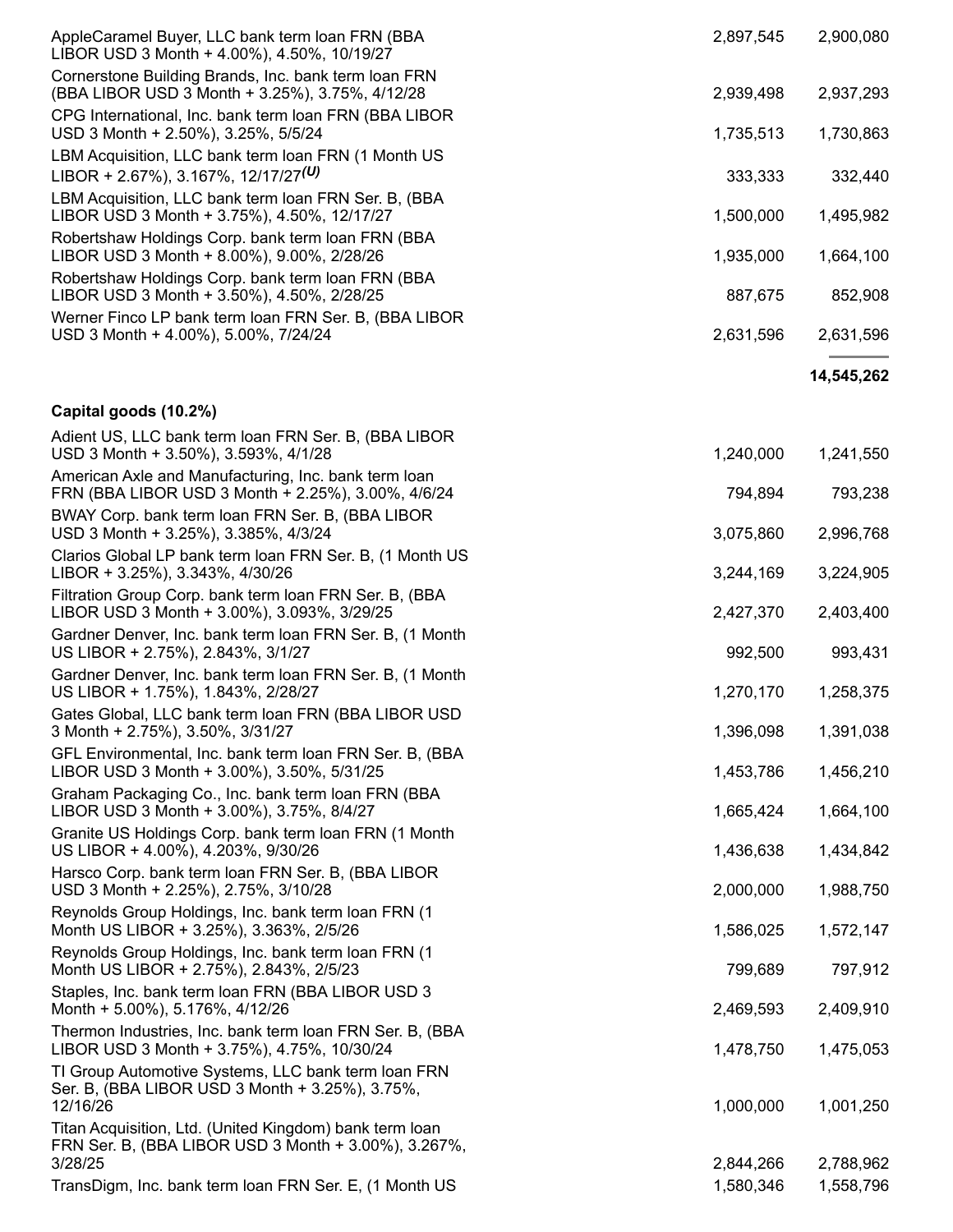| LIBOR + 2.25%), 2.343%, 5/30/25                                                                                    |           |            |
|--------------------------------------------------------------------------------------------------------------------|-----------|------------|
| TransDigm, Inc. bank term loan FRN Ser. F, (1 Month US<br>LIBOR + 2.25%), 2.343%, 12/9/25                          | 1,484,543 | 1,463,794  |
| Vertical US Newco, Inc. bank term Ioan FRN Ser. B, (1)<br>Month US LIBOR + 4.25%), 4.478%, 6/30/27                 | 2,701,442 | 2,709,698  |
| Vertiv Group Corp. bank term Ioan FRN Ser. B, (1 Month<br>US LIBOR + 2.75%), 2.86%, 3/2/27                         | 2,741,362 | 2,729,124  |
| Wheel Pros, Inc. bank term loan FRN (1 Month US LIBOR<br>+ 4.50%), 5.25%, 4/23/28                                  | 1,000,000 | 1,002,292  |
|                                                                                                                    |           | 40,355,545 |
| Commercial and consumer services (2.7%)                                                                            |           |            |
| Allied Universal Holdco, LLC bank term loan FRN Ser. B,                                                            |           |            |
| (1 Month US LIBOR + 3.75%), 4.25%, 5/5/28                                                                          | 1,000,000 | 1,001,806  |
| Garda World Security Corp. bank term loan FRN Ser. B, (1)<br>Month US LIBOR + 4.25%), 4.35%, 10/30/26              | 2,614,604 | 2,617,464  |
| Iron Mountain, Inc. bank term Ioan FRN Ser. B, (BBA<br>LIBOR USD 3 Month + 1.75%), 1.843%, 1/2/26                  | 1,783,596 | 1,756,842  |
| Pitney Bowes, Inc. bank term Ioan FRN Ser. B, (1 Month<br>US LIBOR + 4.00%), 5.606%, 3/19/28                       | 2,000,000 | 2,000,840  |
| Prime Security Services Borrower, LLC bank term loan<br>FRN Ser. B, (BBA LIBOR USD 3 Month + 2.75%), 3.50%,        |           |            |
| 9/23/26                                                                                                            | 2,285,812 | 2,286,222  |
| Sabre GLBL, Inc. bank term loan FRN Ser. B, (BBA LIBOR<br>USD 3 Month + 4.00%), 4.75%, 12/17/27                    | 997,500   | 1,002,488  |
|                                                                                                                    |           | 10,665,662 |
| Communication services (6.2%)                                                                                      |           |            |
| Altice France SA (France) bank term loan FRN Ser. B12,                                                             |           |            |
| (BBA LIBOR USD 3 Month + 3.69%), 3.871%, 1/31/26                                                                   | 1,659,898 | 1,645,374  |
| Asurion, LLC bank term loan FRN Ser. B6, (1 Month US<br>LIBOR + 3.00%), 3.093%, 11/3/23                            | 1,109,641 | 1,106,520  |
| Charter Communications Operating, LLC bank term loan                                                               |           |            |
| FRN Ser. B2, (1 Month US LIBOR + 1.75%), 1.85%, 2/1/27                                                             | 1,142,161 | 1,135,736  |
| CSC Holdings, LLC bank term loan FRN Ser. B, (BBA<br>LIBOR USD 3 Month + 2.25%), 2.348%, 7/17/25                   | 3,646,824 | 3,603,062  |
| First Opportunity Fund, Ltd. bank term Ioan FRN Ser. B, (1)<br>Month US LIBOR + 3.50%), 4.00%, 5/27/28 (Australia) | 1,933,333 | 1,923,667  |
| First Opportunity Fund, Ltd. bank term loan FRN Ser. DD,<br>(1 Month US LIBOR + 3.50%), 4.00%, 5/27/28 (Australia) | 66,667    | 66,333     |
| Frontier Communications Corp. bank term loan FRN Ser.<br>B, (1 Month US LIBOR + 3.75%), 4.50%, 10/8/27             | 3,000,000 | 2,995,314  |
| Intelsat Jackson Holdings SA bank term Ioan FRN Ser. B4,<br>(BBA LIBOR USD 3 Month + 4.50%), 8.75%, 1/2/24         | 2,000,000 | 2,033,124  |
| Level 3 Parent, LLC bank term Ioan FRN Ser. B, (1 Month<br>US LIBOR + 1.75%), 1.843%, 3/1/27                       | 965,432   | 954,169    |
| SFR Group SA bank term loan FRN Ser. B11, (BBA LIBOR<br>USD 3 Month + 2.75%), 2.936%, 7/31/25                      | 2,588,663 | 2,548,539  |
| Virgin Media Bristol, LLC bank term Ioan FRN (1 Month US<br>LIBOR + 2.50%), 2.601%, 1/4/28                         | 2,500,000 | 2,484,028  |
| WideOpenWest Finance, LLC bank term loan FRN Ser. B,<br>(BBA LIBOR USD 3 Month + 3.25%), 4.25%, 8/6/23             | 1,510,965 | 1,506,243  |
| Zayo Group Holdings, Inc. bank term loan FRN (1 Month<br>US LIBOR + 3.00%), 3.093%, 3/9/27                         | 2,895,066 | 2,871,543  |
|                                                                                                                    |           |            |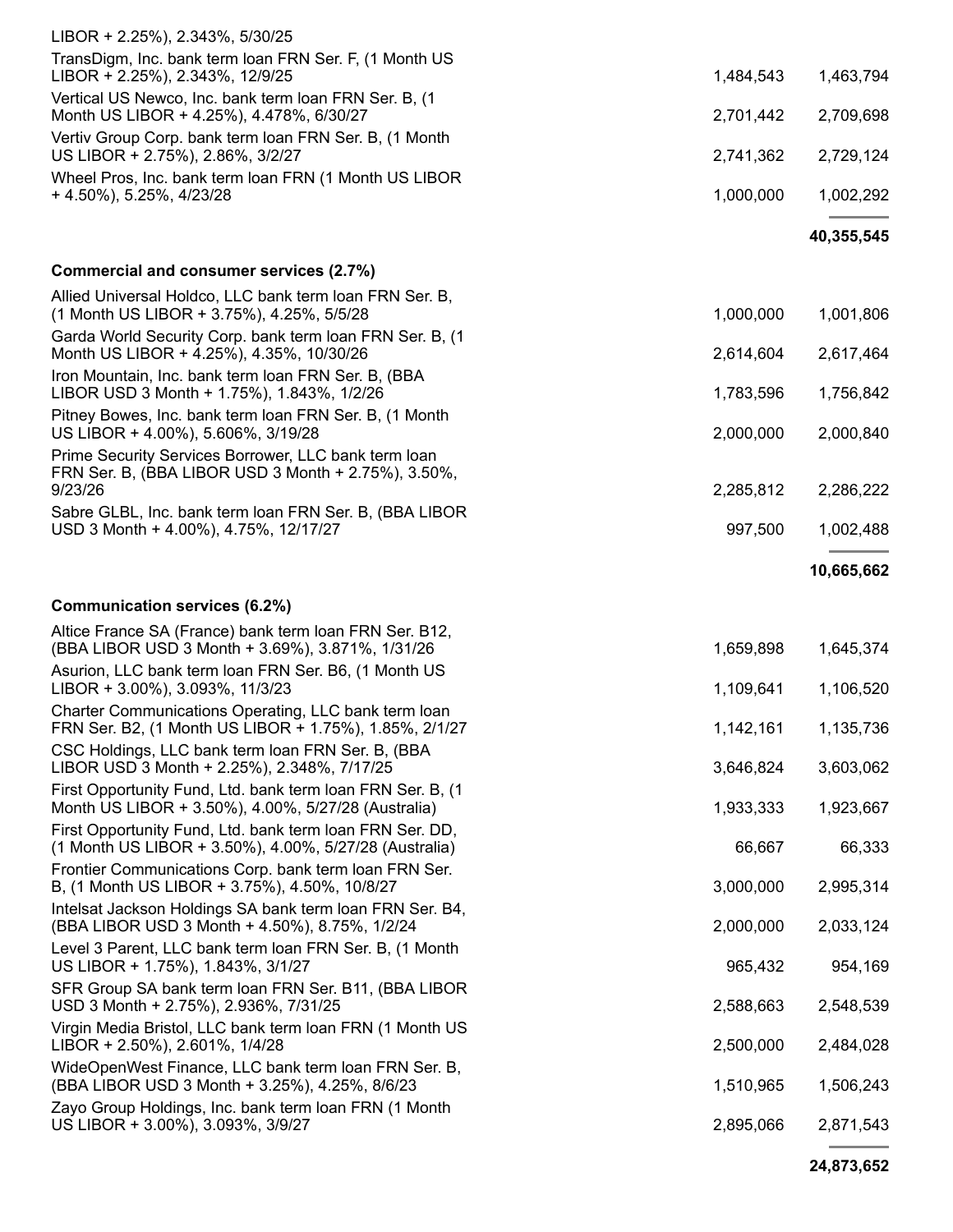#### Communications equipment (1.0%)

| CommScope, Inc. bank term loan FRN Ser. B2, (BBA                                                                                                    |           |            |
|-----------------------------------------------------------------------------------------------------------------------------------------------------|-----------|------------|
| LIBOR USD 3 Month + 3.25%), 3.343%, 4/4/26<br>Plantronics, Inc. bank term loan FRN Ser. B, (BBA LIBOR                                               | 1,525,639 | 1,518,647  |
| USD 3 Month + 2.50%), 2.613%, 7/2/25                                                                                                                | 2,651,966 | 2,608,134  |
|                                                                                                                                                     |           | 4,126,781  |
| Computers (3.6%)                                                                                                                                    |           |            |
| Atlas CC Acquisition Corp. bank term loan FRN Ser. B, (1)<br>Month US LIBOR + 4.25%), 5.00%, 4/29/28                                                | 1,661,972 | 1,659,894  |
| Atlas CC Acquisition Corp. bank term loan FRN Ser. C, (1<br>Month US LIBOR + 4.25%), 5.00%, 4/29/28                                                 | 338,028   | 337,606    |
| Dell International, LLC bank term Ioan FRN (BBA LIBOR<br>USD 3 Month + 1.75%), 2.00%, 9/19/25                                                       | 1,081,093 | 1,081,093  |
| Ivanti Software, Inc. bank term Ioan FRN Ser. B, (BBA<br>LIBOR USD 3 Month + 4.75%), 5.75%, 12/1/27                                                 | 2,000,000 | 1,999,000  |
| Rackspace Technology Global, Inc. bank term loan FRN<br>Ser. B, (BBA LIBOR USD 3 Month + 2.75%), 3.50%, 2/9/28                                      | 2,815,000 | 2,801,246  |
| RealPage, Inc. bank term loan FRN Ser. B, (1 Month US<br>LIBOR + 3.25%), 3.75%, 2/18/28                                                             | 2,850,000 | 2,845,645  |
| Solera, LLC bank term loan FRN Ser. B, (BBA LIBOR USD<br>3 Month + 2.75%), 2.843%, 3/3/23                                                           | 2,350,430 | 2,346,958  |
| SS&C European Holdings Sarl bank term loan FRN Ser.<br>B4, (1 Month US LIBOR + 1.75%), 1.843%, 4/16/25                                              | 833,341   | 823,492    |
| SS&C Technologies, Inc. bank term loan FRN Ser. B3, (1<br>Month US LIBOR + 1.75%), 1.843%, 4/16/25                                                  | 486,528   | 480,779    |
|                                                                                                                                                     |           | 14,375,713 |
|                                                                                                                                                     |           |            |
|                                                                                                                                                     |           |            |
| Consumer (0.7%)<br>Reynolds Consumer Products, LLC bank term Ioan FRN (1)                                                                           |           |            |
| Month US LIBOR + 1.75%), 1.843%, 1/29/27                                                                                                            | 1,737,576 | 1,729,371  |
| Spectrum Brands, Inc. bank term Ioan FRN Ser. B, (BBA<br>LIBOR USD 3 Month + 2.00%), 2.50%, 3/3/28                                                  | 1,000,000 | 995,000    |
|                                                                                                                                                     |           | 2,724,371  |
| Consumer staples (4.6%)                                                                                                                             |           |            |
| 1011778 BC, ULC bank term loan FRN Ser. B, (1 Month<br>US LIBOR + 1.75%), 1.843%, 11/19/26                                                          | 1,351,988 | 1,330,770  |
| Ascend Learning, LLC bank term loan FRN Ser. B, (BBA<br>LIBOR USD 3 Month + 3.00%), 4.00%, 7/12/24                                                  | 1,856,709 | 1,854,098  |
| BJ's Wholesale Club, Inc. bank term Ioan FRN (1 Month<br>US LIBOR + 2.00%), 2.094%, 2/3/24                                                          | 1,435,649 | 1,436,008  |
| Brand Industrial Services, Inc. bank term Ioan FRN (BBA<br>LIBOR USD 3 Month + 4.25%), 5.25%, 6/21/24                                               | 2,400,488 | 2,342,277  |
| IRB Holding Corp. bank term loan FRN Ser. B, (BBA<br>LIBOR USD 3 Month + 3.25%), 4.25%, 12/15/27                                                    | 224,438   | 223,933    |
| IRB Holding Corp. bank term loan FRN Ser. B, (BBA<br>LIBOR USD 3 Month + 2.75%), 3.75%, 2/5/25                                                      | 2,149,848 | 2,140,711  |
| Journey Personal Care Corp. bank term loan FRN (BBA<br>LIBOR USD 3 Month + 4.25%), 5.00%, 3/1/28                                                    | 2,000,000 | 2,005,000  |
| KFC Holding Co. bank term loan FRN Ser. B, (1 Month US<br>LIBOR + 1.75%), 1.848%, 3/15/28                                                           | 2,217,655 | 2,216,963  |
| Match Group, Inc. bank term loan FRN Ser. B, (1 Month<br>US LIBOR + 1.75%), 1.906%, 2/13/27<br>VM Consolidated, Inc. bank term loan FRN (1 Month US | 1,000,000 | 990,000    |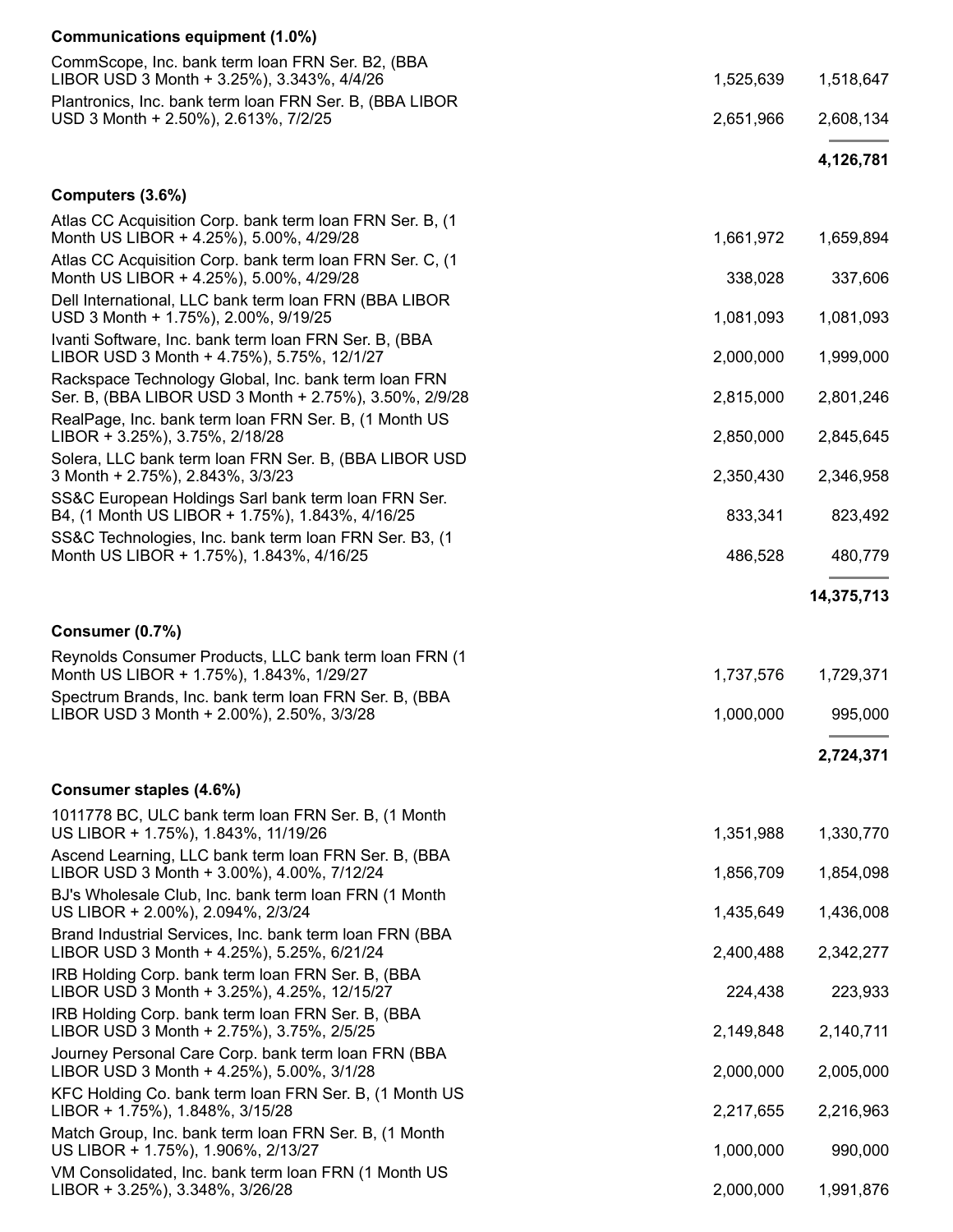| Weight Watchers International bank term Ioan FRN (BBA<br>LIBOR USD 3 Month + 3.50%), 4.00%, 4/13/28                          | 2,000,000 | 2,002,916  |
|------------------------------------------------------------------------------------------------------------------------------|-----------|------------|
|                                                                                                                              |           | 18,534,552 |
| Electronics (0.3%)                                                                                                           |           |            |
| TTM Technologies, Inc. bank term Ioan FRN (BBA LIBOR<br>USD 3 Month + 2.50%), 2.607%, 9/28/24                                | 1,309,237 | 1,308,009  |
|                                                                                                                              |           | 1,308,009  |
| <b>Energy (2.3%)</b>                                                                                                         |           |            |
| Apergy Corp. bank term Ioan FRN Ser. B, (1 Month US<br>LIBOR + 2.50%), 2.625%, 5/9/25                                        | 674,699   | 669,639    |
| Blackstone CQP Holdco LP bank term loan FRN Ser. B, (1<br>Month US LIBOR + 3.75%), 4.25%, 5/27/28                            | 2,985,000 | 2,970,075  |
| Blackstone CQP Holdco LP bank term loan FRN Ser. B, (1)<br>Month US LIBOR + 3.50%), 3.655%, 9/30/24                          | 1,965,000 | 1,962,544  |
| ChampionX Holding, Inc. bank term loan FRN Ser. B, (BBA<br>LIBOR USD 3 Month + 5.00%), 6.00%, 6/3/27                         | 726,688   | 740,313    |
| DT Midstream, Inc. bank term loan FRN Ser. B, (1 Month<br>US LIBOR + 2.00%), 2.50%, 5/25/28                                  | 1,000,000 | 1,005,625  |
| Prairie ECI Acquiror LP bank term Ioan FRN (BBA LIBOR<br>USD 3 Month + 4.75%), 4.843%, 3/11/26                               | 2,000,000 | 1,937,500  |
|                                                                                                                              |           | 9,285,696  |
| Entertainment (1.2%)                                                                                                         |           |            |
| AMC Entertainment Holdings, Inc. bank term loan FRN<br>Ser. B, (BBA LIBOR USD 3 Month + 3.00%), 3.107%,                      |           |            |
| 4/22/26<br>Constellation Merger Sub, Inc. bank term loan FRN Ser. B,                                                         | 2,307,796 | 2,114,518  |
| (BBA LIBOR USD 3 Month + 2.75%), 2.953%, 9/18/24                                                                             | 2,874,570 | 2,756,394  |
|                                                                                                                              |           | 4,870,912  |
| Financials (6.8%)                                                                                                            |           |            |
| Advisor Group Holdings, Inc. bank term Ioan FRN Ser. B,<br>(1 Month US LIBOR + 4.50%), 4.593%, 7/31/26                       | 2,740,000 | 2,744,110  |
| Alliant Holdings I, LLC bank term loan FRN Ser. B, (1)<br>Month US LIBOR + 3.00%), 3.343%, 4/27/25                           | 2,895,239 | 2,871,576  |
| Apollo Commercial Real Estate Finance, Inc. bank term<br>loan FRN Ser. B, (BBA LIBOR USD 3 Month + 3.50%),<br>4.00%, 3/11/28 | 1,450,000 | 1,446,375  |
| Aretec Group, Inc. bank term Ioan FRN (1 Month US<br>LIBOR + 4.25%), 4.359%, 10/1/25                                         | 2,440,000 | 2,431,611  |
| BCPE Rover Merger Sub, Inc. bank term loan FRN Ser. B,<br>(BBA LIBOR USD 3 Month + 4.25%), 4.343%, 11/28/25                  | 2,940,000 | 2,881,200  |
| ESH Hospitality, Inc. bank term Ioan FRN Ser. B, (1 Month<br>US LIBOR + 2.00%), 2.093%, 9/18/26                              | 1,231,285 | 1,226,205  |
| Forest City Enterprises LP bank term loan FRN Ser. B, (1)<br>Month US LIBOR + 3.50%), 3.593%, 12/7/25                        | 2,590,333 | 2,535,288  |
| Greystone Select Financial, LLC bank term loan FRN Ser.<br>B, (1 Month US LIBOR + 5.00%), 5.75%, 5/6/28                      | 1,500,000 | 1,462,500  |
| HUB International, Ltd. bank term Ioan FRN Ser. B, (1)<br>Month US LIBOR + 2.75%), 2.926%, 4/25/25                           | 3,005,124 | 2,974,447  |
| LPL Holdings, Inc. bank term loan FRN (1 Month US<br>LIBOR + 1.75%), 1.863%, 11/12/26                                        | 1,705,671 | 1,694,584  |
| USI, Inc./NY bank term loan FRN Ser. B, (BBA LIBOR                                                                           | 2,696,240 | 2,673,610  |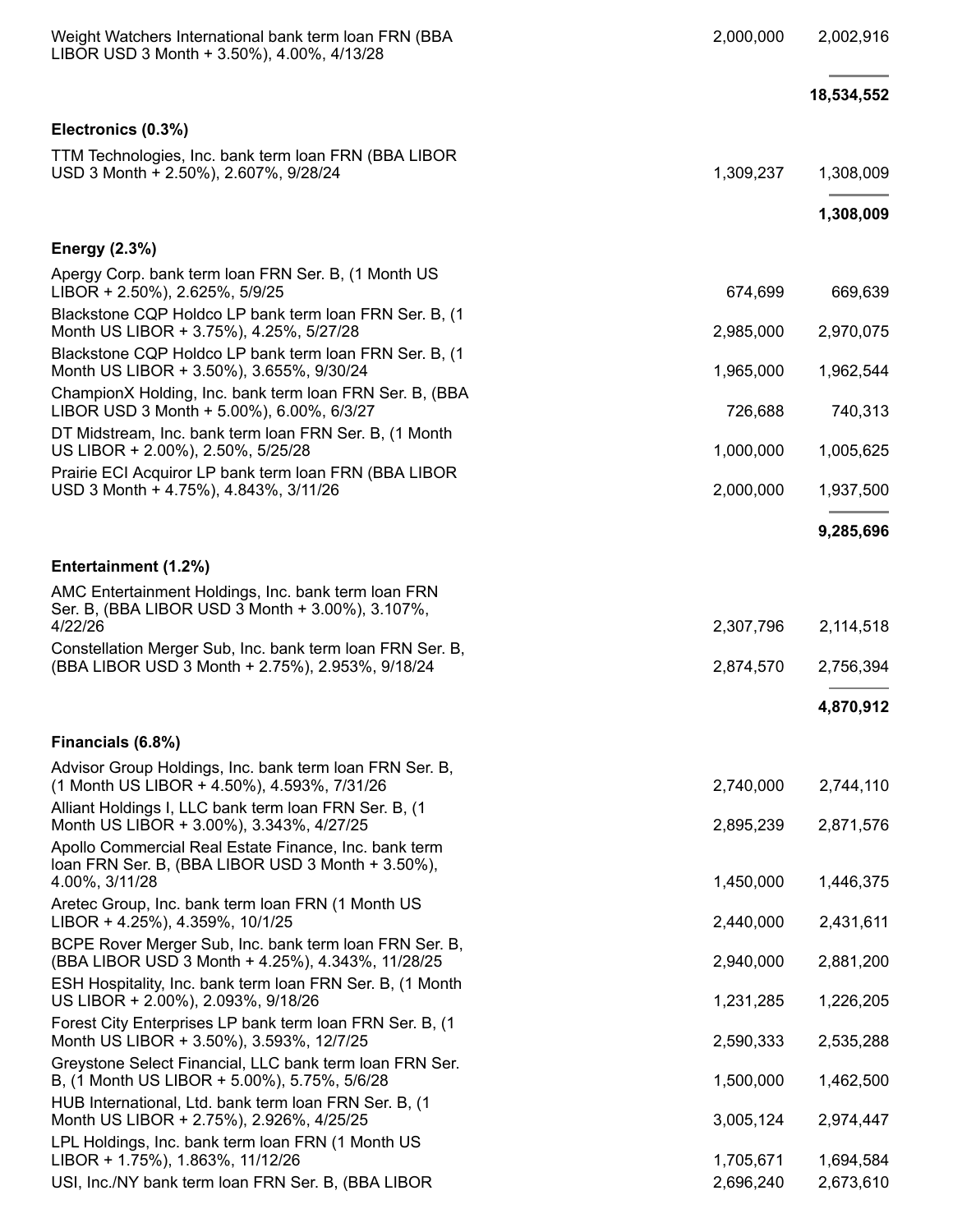| USD 3 Month + 3.00%), 3.203%, 5/16/24                                                                                |           |            |
|----------------------------------------------------------------------------------------------------------------------|-----------|------------|
| VICI Properties 1, LLC bank term loan FRN (1 Month US<br>LIBOR + 1.75%), 1.843%, 12/15/24                            | 1,887,955 | 1,868,839  |
|                                                                                                                      |           | 26,810,345 |
| Gaming and lottery (3.0%)                                                                                            |           |            |
| Boyd Gaming Corp. bank term loan FRN Ser. B, (BBA<br>LIBOR USD 3 Month + 2.25%), 2.312%, 9/15/23                     | 1,793,752 | 1,790,694  |
| CCM Merger, Inc. bank term loan FRN Ser. B, (BBA LIBOR<br>USD 3 Month + 3.75%), 4.50%, 11/4/25                       | 996,364   | 995,948    |
| Gateway Casinos & Entertainment, Ltd. bank term Ioan<br>FRN Ser. B, (1 Month US LIBOR + 6.50%), 7.75%, 3/13/25       | 1,752,176 | 1,727,207  |
| Golden Nugget, LLC bank term loan FRN (BBA LIBOR<br>USD 3 Month + 12.00%), 13.00%, 10/4/23                           | 190,000   | 210,900    |
| Golden Nugget, LLC bank term loan FRN Ser. B, (BBA<br>LIBOR USD 3 Month + 2.50%), 3.25%, 10/4/23                     | 2,272,830 | 2,252,311  |
| Scientific Games International, Inc. bank term loan FRN<br>Ser. B5, (1 Month US LIBOR + 2.75%), 2.843%, 8/14/24      | 3,815,142 | 3,773,813  |
| Stars Group Holdings BV bank term loan FRN Ser. B,<br>(BBA LIBOR USD 3 Month + 3.50%), 3.703%, 7/10/25               | 1,302,601 | 1,306,450  |
|                                                                                                                      |           | 12,057,323 |
| Health care (9.3%)                                                                                                   |           |            |
| Air Methods Corp. bank term loan FRN Ser. B, (BBA<br>LIBOR USD 3 Month + 3.50%), 4.50%, 4/12/24                      | 2,830,629 | 2,794,804  |
| Bausch Health Cos., Inc. bank term Ioan FRN Ser. B, (BBA<br>LIBOR USD 3 Month + 3.00%), 3.093%, 5/17/25              | 2,336,824 | 2,326,893  |
| Elanco Animal Health, Inc. bank term Ioan FRN Ser. B, (1)<br>Month US LIBOR + 1.75%), 1.86%, 2/4/27                  | 1,985,489 | 1,971,306  |
| Endo Luxembourg Finance Co. I Sarl bank term Ioan FRN<br>Ser. B, (BBA LIBOR USD 3 Month + 5.00%), 5.75%,<br>3/25/28  | 1,500,000 | 1,450,313  |
| Enterprise Merger Sub, Inc. bank term loan FRN (BBA<br>LIBOR USD 3 Month + 3.75%), 3.843%, 10/10/25                  | 2,925,113 | 2,491,223  |
| GHX Ultimate Parent Corp. bank term Ioan FRN (1 Month<br>US LIBOR + 3.25%), 4.25%, 6/30/24                           | 1,000,000 | 999,375    |
| Global Medical Response, Inc. bank term Ioan FRN (BBA<br>LIBOR USD 3 Month + 4.75%), 5.75%, 10/5/25                  | 2,578,537 | 2,587,671  |
| Grifols Worldwide Operations USA, Inc. bank term loan<br>FRN Ser. B, (1 Month US LIBOR + 2.00%), 2.062%,<br>11/15/27 | 2,454,092 | 2,431,255  |
| Insulet Corp. bank term Ioan FRN Ser. B, (1 Month US<br>LIBOR + 3.25%), 3.75%, 5/3/28                                | 2,000,000 | 2,001,250  |
| Jazz Financing Lux Sarl bank term Ioan FRN Ser. B, (1<br>Month US LIBOR + 3.50%), 4.00%, 4/22/28 (Luxembourg)        | 2,850,000 | 2,862,215  |
| One Call Corp. bank term loan FRN Ser. B, (1 Month US<br>LIBOR + 5.50%), 6.25%, 4/7/27                               | 2,820,000 | 2,828,813  |
| Organon & Co. bank term loan FRN Ser. B, (1 Month US<br>LIBOR + 3.00%), 3.50%, 4/8/28                                | 3,000,000 | 2,996,250  |
| Ortho-Clinical Diagnostics, Inc. bank term loan FRN Ser. B,<br>(BBA LIBOR USD 3 Month + 3.00%), 3.108%, 6/30/25      | 2,297,017 | 2,297,017  |
| Quorum Health Corp. bank term Ioan FRN (BBA LIBOR<br>USD 3 Month + 8.25%), 9.25%, 4/29/25                            | 1,374,230 | 1,387,972  |
| Sotera Health Holdings, LLC bank term loan FRN Ser. B,<br>(BBA LIBOR USD 3 Month + 2.75%), 3.25%, 12/13/26           | 667,000   | 663,665    |
| Surgery Center Holdings, Inc. bank term Ioan FRN (BBA<br>LIBOR USD 3 Month + 3.75%), 4.50%, 8/31/26                  | 2,434,695 | 2,437,738  |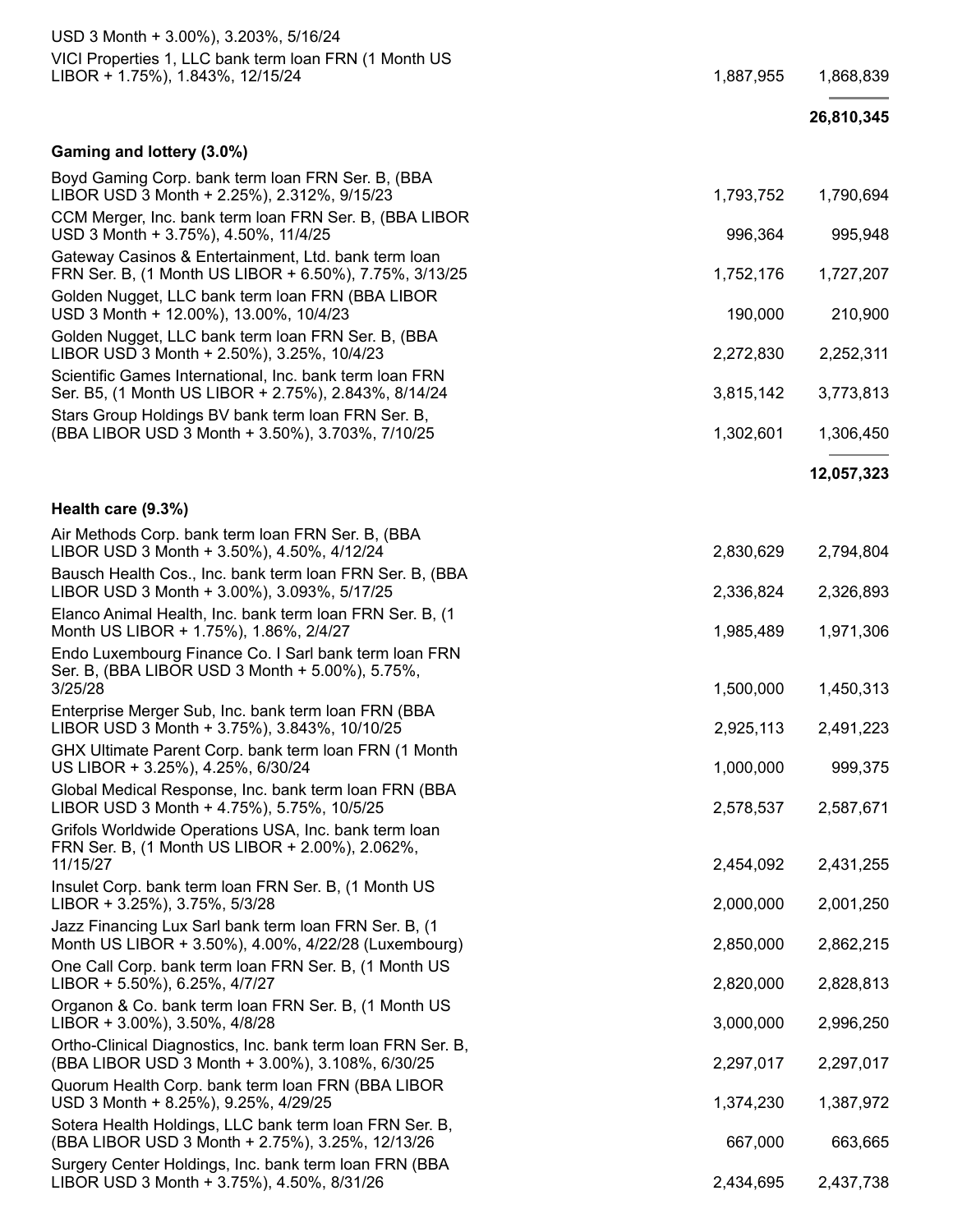| West Street Merger Sub, Inc. bank term Ioan FRN Ser. B,<br>(BBA LIBOR USD 3 Month + 2.75%), 2.843%, 9/27/24     | 2,234,216 | 2,216,900  |
|-----------------------------------------------------------------------------------------------------------------|-----------|------------|
|                                                                                                                 |           | 36,744,660 |
| <b>Leisure (0.7%)</b>                                                                                           |           |            |
| MajorDrive Holdings IV, LLC bank term loan FRN (1 Month<br>US LIBOR + 4.00%), 4.50%, 5/12/28                    | 2,660,000 | 2,662,495  |
|                                                                                                                 |           | 2,662,495  |
| Lodging/Tourism (1.6%)                                                                                          |           |            |
| Caesars Resort Collection, LLC bank term Ioan FRN (BBA<br>LIBOR USD 3 Month + 2.75%), 2.843%, 9/28/24           | 3,860,227 | 3,826,448  |
| Carnival Corp. bank term loan FRN Ser. B, (BBA LIBOR<br>USD 3 Month + 7.50%), 8.50%, 6/30/25                    | 496,250   | 508,532    |
| Hilton Grand Vacations Borrower, LLC bank term Ioan FRN<br>Ser. B, (1 Month US LIBOR + 3.00%), 3.50%, 5/20/28   | 2,000,000 | 2,002,500  |
|                                                                                                                 |           | 6,337,480  |
| Media (0.4%)                                                                                                    |           |            |
| Lions Gate Capital Holdings, LLC bank term loan FRN Ser.<br>B, (BBA LIBOR USD 3 Month + 2.25%), 2.343%, 3/24/25 | 1,788,427 | 1,779,485  |
|                                                                                                                 |           | 1,779,485  |
| Publishing (1.1%)                                                                                               |           |            |
| Cengage Learning, Inc. bank term loan FRN Ser. B, (BBA<br>LIBOR USD 3 Month + 4.25%), 5.25%, 6/7/23             | 2,848,495 | 2,845,951  |
| Meredith Corp. bank term loan FRN Ser. B, (BBA LIBOR<br>USD 3 Month + 4.25%), 4.453%, 1/31/25                   | 694,750   | 710,092    |
| Meredith Corp. bank term loan FRN Ser. B, (1 Month US<br>LIBOR + 2.50%), 2.593%, 1/31/25                        | 995,503   | 991,459    |
|                                                                                                                 |           | 4,547,502  |
| <b>Retail (2.0%)</b>                                                                                            |           |            |
| Bass Pro Group, LLC bank term loan FRN Ser. B, (BBA<br>LIBOR USD 3 Month + 4.25%), 5.00%, 3/5/28                | 2,493,750 | 2,511,206  |
| Park River Holdings, Inc. bank term Ioan FRN Ser. B, (BBA<br>LIBOR USD 3 Month + 3.25%), 4.00%, 12/31/27        | 1,000,000 | 993,393    |
| Petco Health & Wellness Co., Inc. bank term loan FRN Ser.<br>B, (BBA LIBOR USD 3 Month + 3.25%), 4.00%, 3/4/28  | 2,000,000 | 1,998,214  |
| PetSmart, Inc. bank term loan FRN Ser. B, (BBA LIBOR<br>USD 3 Month + 3.75%), 4.50%, 2/12/28                    | 2,600,000 | 2,607,800  |
|                                                                                                                 |           | 8,110,613  |
| Software (4.2%)                                                                                                 |           |            |
| Boxer Parent Co., Inc. bank term loan FRN Ser. B, (1)<br>Month US LIBOR + 3.75%), 3.843%, 10/2/25               | 2,997,718 | 2,981,479  |
| By Crown Parent, LLC bank term loan FRN Ser. B, (BBA<br>LIBOR USD 3 Month + 3.00%), 4.00%, 1/30/26              | 2,391,925 | 2,385,945  |
| Ceridian HCM Holding, Inc. bank term Ioan FRN Ser. B, (1)<br>Month US LIBOR + 2.50%), 2.571%, 4/30/25           | 2,035,055 | 2,008,982  |
| Epicor Software Corp. bank term loan FRN Ser. B, (BBA<br>LIBOR USD 3 Month + 3.25%), 4.00%, 7/30/27             | 1,691,500 | 1,689,386  |
| Greeneden US Holdings II, LLC bank term Ioan FRN (BBA                                                           | 2,543,625 | 2,548,394  |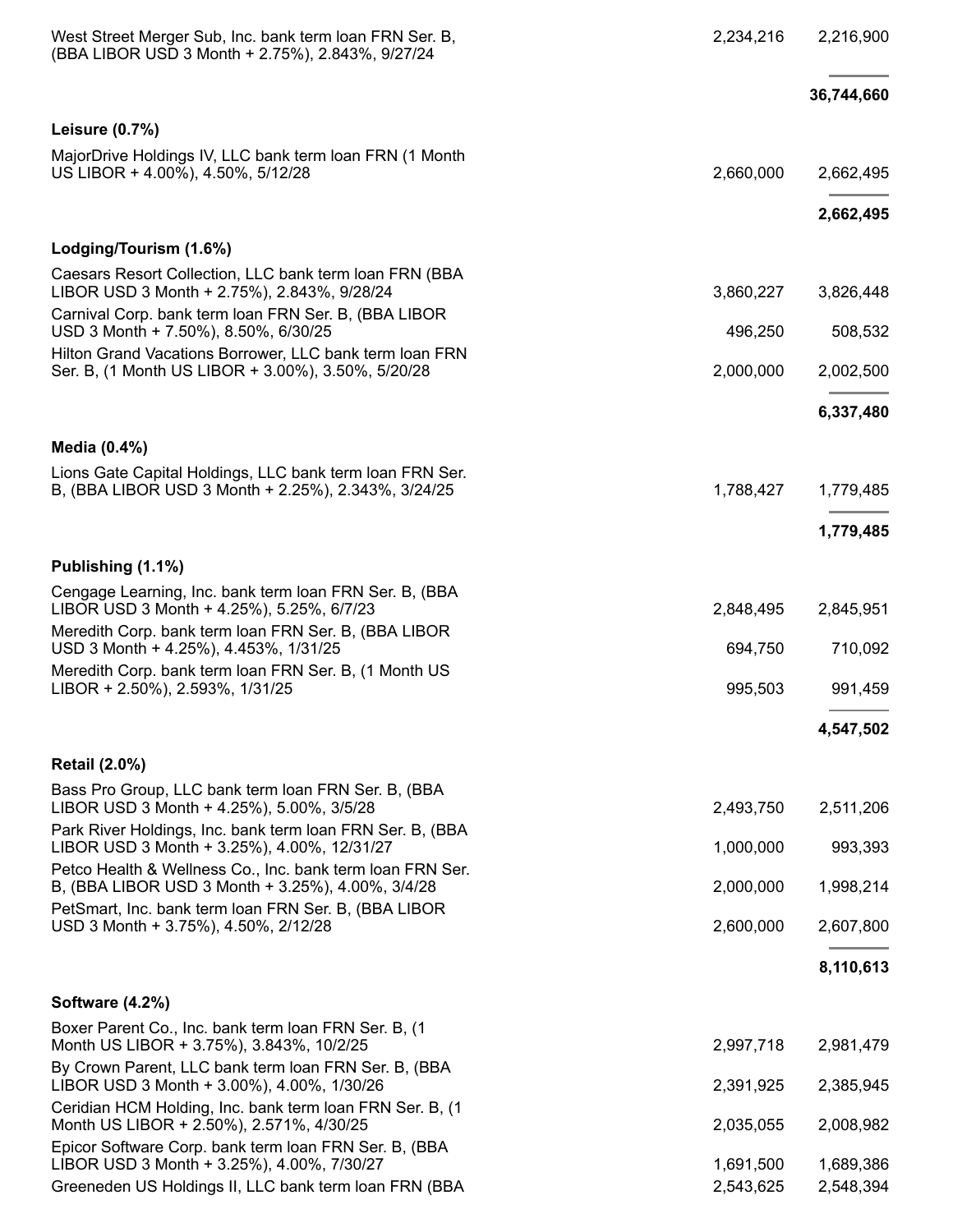| Total senior loans (cost \$361,625,136)                                                                                                                 |           | \$361,865,093 |
|---------------------------------------------------------------------------------------------------------------------------------------------------------|-----------|---------------|
|                                                                                                                                                         |           | 6,624,727     |
| Vistra Operations Co., LLC bank term loan FRN Ser. B3, (1<br>Month US LIBOR + 1.75%), 1.844%, 12/1/25                                                   | 1,640,585 | 1,631,152     |
| Pacific Gas & Electric Co. bank term loan FRN (BBA<br>LIBOR USD 3 Month + 3.00%), 3.50%, 6/23/25                                                        | 1,488,750 | 1,478,205     |
| Calpine Construction Finance Co. LP bank term loan FRN<br>(1 Month US LIBOR + 2.00%), 2.093%, 1/15/25                                                   | 1,560,675 | 1,545,458     |
| Buckeye Partners LP bank term loan FRN (1 Month US<br>LIBOR + 2.25%), 2.36%, 11/1/26                                                                    | 1,980,038 | 1,969,912     |
| Utilities and power (1.7%)                                                                                                                              |           | 9,304,087     |
| LIBOR USD 3 Month + 3.75%), 4.50%, 4/14/28                                                                                                              | 2,860,000 | 2,881,450     |
| Month + 3.75%), 4.75%, 9/16/27<br>United Airlines, Inc. bank term loan FRN Ser. B, (BBA                                                                 |           |               |
| Skymiles IP, Ltd. bank term loan FRN (BBA LIBOR USD 3                                                                                                   | 1,000,000 | 1,047,500     |
| Genesee & Wyoming, Inc. bank term loan FRN (1 Month<br>US LIBOR + 2.00%), 2.203%, 11/5/26                                                               | 1,989,900 | 1,980,697     |
| Transportation (2.3%)<br>American Airlines, Inc. bank term Ioan FRN (BBA LIBOR<br>USD 3 Month + 4.75%), 5.50%, 3/24/28                                  | 3,295,000 | 3,394,440     |
|                                                                                                                                                         |           | 12,684,000    |
| LIBOR USD 3 Month + 3.25%), 3.75%, 10/1/26                                                                                                              | 2,608,052 | 2,611,964     |
| Star Merger Sub, Inc. bank term Ioan FRN Ser. B, (1 Month<br>US LIBOR + 3.25%), 3.34%, 2/1/26<br>Tempo Acquisition, LLC bank term loan FRN Ser. B, (BBA | 2,460,197 | 2,452,290     |
| Ingram Micro, Inc. bank term Ioan FRN Ser. B, (1 Month<br>US LIBOR + 3.50%), 4.00%, 4/1/28                                                              | 2,000,000 | 2,000,500     |
| Arches Buyer, Inc. bank term Ioan FRN (BBA LIBOR USD<br>3 Month + 3.25%), 3.75%, 12/6/27                                                                | 2,644,750 | 2,636,485     |
| Technology services (3.2%)<br>Ahead DB Holdings, LLC bank term loan FRN Ser. B, (1)<br>Month US LIBOR + 3.75%), 4.50%, 10/16/27                         | 2,985,000 | 2,982,761     |
|                                                                                                                                                         |           | 16,893,163    |
| + 3.75%), 3.843%, 4/5/26                                                                                                                                | 1,970,000 | 1,971,095     |
| + 6.75%), 7.50%, 5/3/27<br>UKG, Inc. bank term loan FRN (BBA LIBOR USD 3 Month                                                                          | 255,000   | 261,694       |
| US LIBOR + 3.75%), 4.25%, 3/29/28 (Sweden)<br>UKG, Inc. bank term loan FRN (BBA LIBOR USD 3 Month                                                       | 3,050,000 | 3,046,188     |
| LIBOR USD 3 Month + 4.00%), 4.75%, 10/8/27<br>IGT Holding IV AB bank term loan FRN Ser. B, (1 Month                                                     |           |               |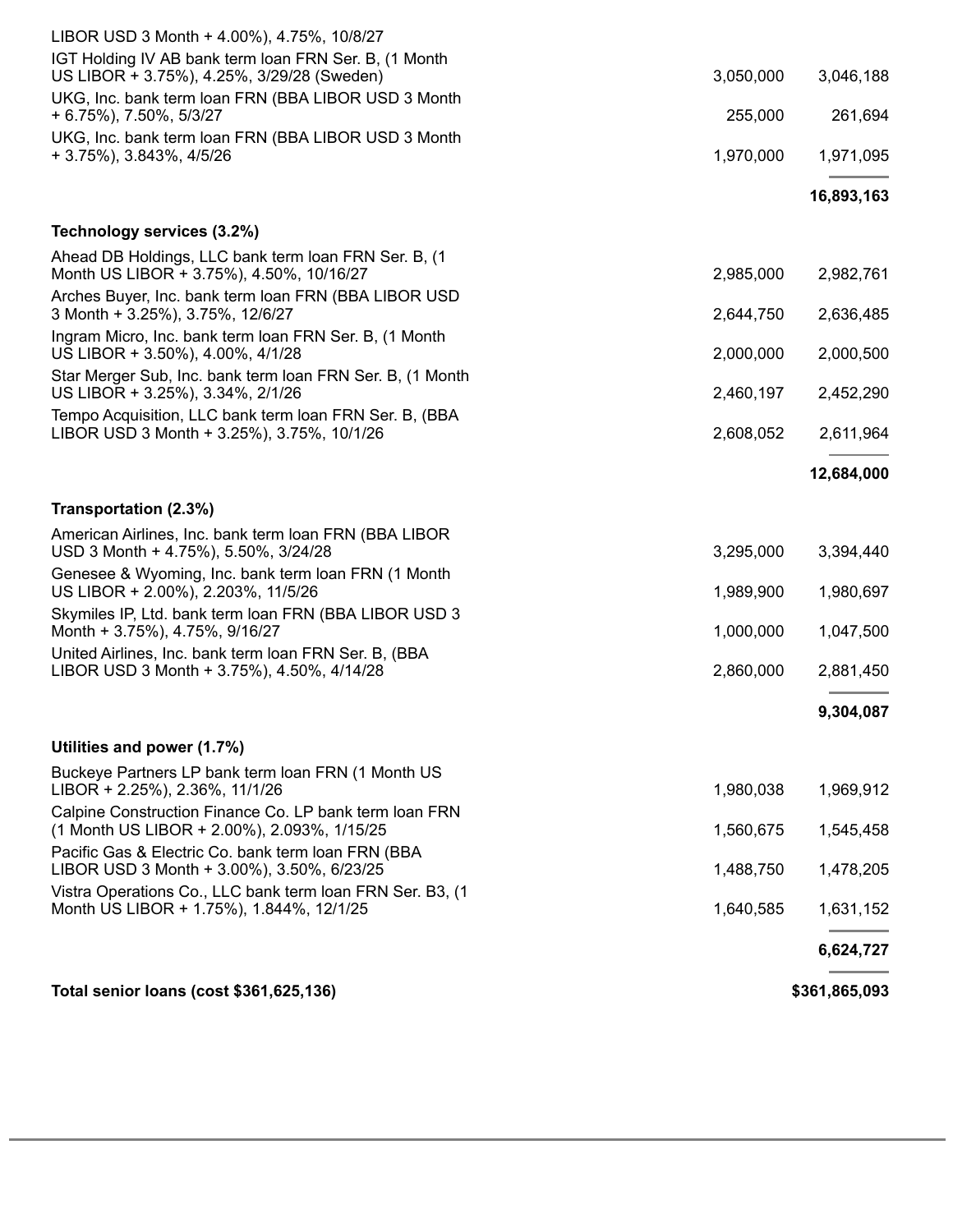#### **CORPORATE BONDS AND NOTES (4.0%)** *(a)*

|                                                                                                                                                 | <b>Principal</b><br>amount | Value        |
|-------------------------------------------------------------------------------------------------------------------------------------------------|----------------------------|--------------|
| 1011778 BC ULC/New Red Finance, Inc. 144A                                                                                                       |                            |              |
| company guaranty sr. sub. notes 4.25%, 5/15/24<br>(Canada)                                                                                      | \$516,000                  | \$520,990    |
| Bausch Health Cos., Inc. 144A company guaranty<br>sr. unsub. notes 7.00%, 3/15/24                                                               | 581,000                    | 593,015      |
| Carnival Corp. 144A sr. notes 11.50%, 4/1/23                                                                                                    | 490,000                    | 560,438      |
| CommScope Finance, LLC 144A sr. notes 5.50%,                                                                                                    |                            |              |
| 3/1/24                                                                                                                                          | 1,000,000                  | 1,028,700    |
| Diamond 1 Finance Corp./Diamond 2 Finance Corp.<br>144A company guaranty sr. unsec. notes 7.125%,<br>6/15/24                                    | 750,000                    | 765,000      |
| Ford Motor Credit Co., LLC sr. unsec. unsub. notes                                                                                              |                            |              |
| 5.584%, 3/18/24                                                                                                                                 | 750,000                    | 818,933      |
| Fresh Market, Inc. (The) 144A company guaranty sr.<br>notes 9.75%, 5/1/23                                                                       | 1,000,000                  | 1,027,760    |
| General Electric Co. jr. unsec. sub. FRN (BBA<br>LIBOR USD 3 Month + 3.33%), 3.514%, perpetual<br>maturity                                      | 1,000,000                  | 961,800      |
| Ladder Capital Finance Holdings, LLLP/Ladder<br>Capital Finance Corp. 144A company guaranty sr.<br>unsec. notes 5.25%, $3/15/22$ <sup>(R)</sup> | 500,000                    | 504,375      |
| Meredith Corp. 144A company guaranty sr. unsec.                                                                                                 |                            |              |
| notes 6.50%, 7/1/25                                                                                                                             | 600,000                    | 645,750      |
| MGM Resorts International company guaranty sr.<br>unsec. notes 6.00%, 3/15/23                                                                   | 770,000                    | 821,609      |
| Northriver Midstream Finance LP 144A sr. notes<br>5.625%, 2/15/26 (Canada)                                                                      | 1,150,000                  | 1,183,063    |
| Pacific Gas and Electric Co. FRN (BBA LIBOR USD<br>3 Month + 1.48%), 1.67%, 6/16/22                                                             | 1,000,000                  | 1,000,329    |
| Royal Caribbean Cruises, Ltd. 144A company<br>guaranty sr. unsec. notes 9.125%, 6/15/23                                                         | 1,000,000                  | 1,106,200    |
| Solera, LLC / Solera Finance, Inc. 144A sr. unsec.<br>notes 10.50%, 3/1/24                                                                      | 500,000                    | 513,500      |
| Staples, Inc. 144A sr. notes 7.50%, 4/15/26                                                                                                     | 766,000                    | 794,894      |
| Tenet Healthcare Corp. company guaranty sr. notes<br>4.625%, 7/15/24                                                                            | 900,000                    | 912,150      |
| Teva Pharmaceutical Finance Netherlands III BV<br>company guaranty sr. unsec. unsub. notes 2.20%,                                               |                            |              |
| 7/21/21 (Israel)                                                                                                                                | 1,037,000                  | 1,034,408    |
| TransDigm, Inc. 144A company guaranty sr. notes<br>6.25%, 3/15/26                                                                               | 1,250,000                  | 1,318,750    |
| Total corporate bonds and notes (cost<br>\$15,524,795                                                                                           |                            | \$16,111,664 |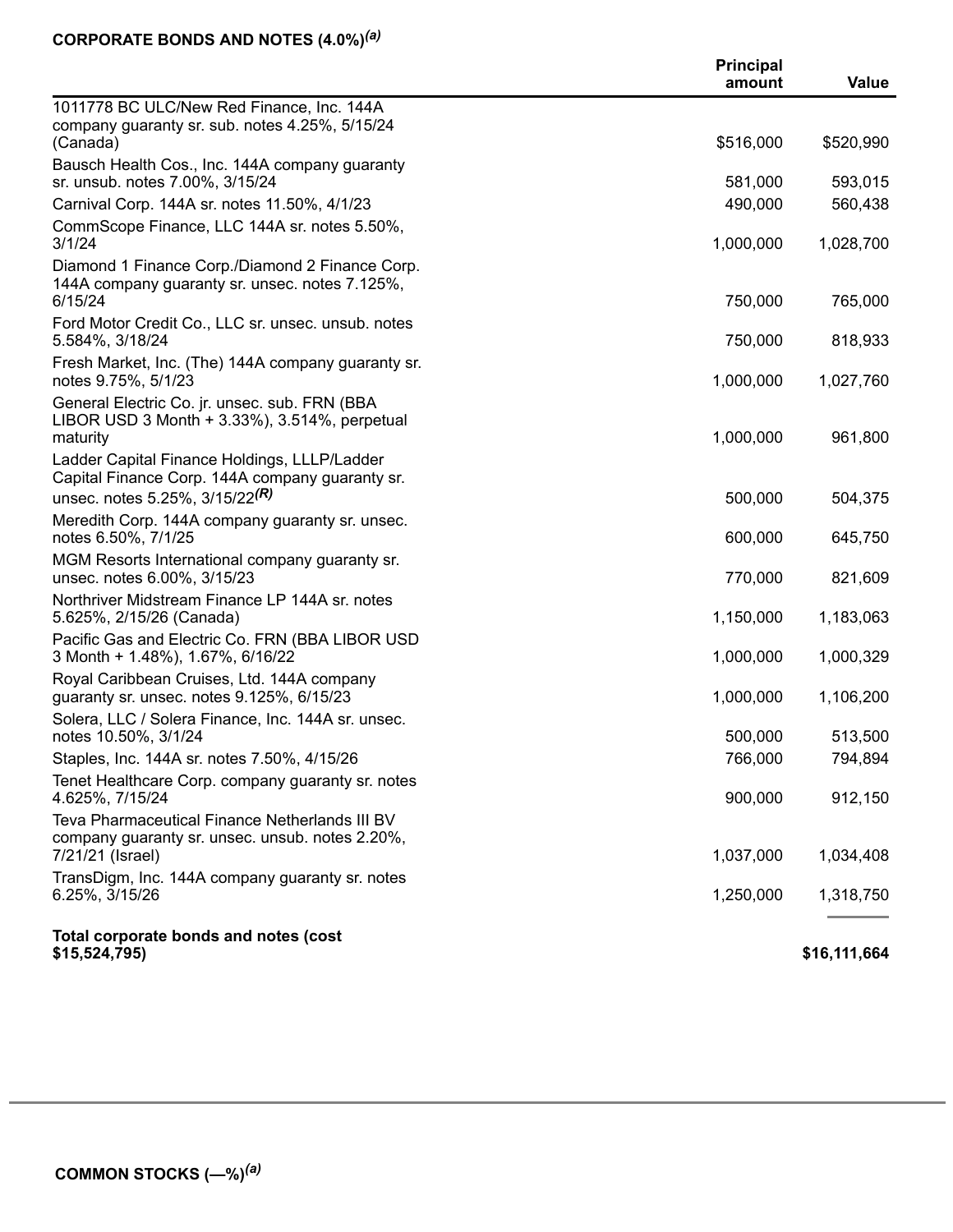|                                                            | <b>Shares</b> | Value     |
|------------------------------------------------------------|---------------|-----------|
| Texas Competitive Electric Holdings Co., LLC/TCEH Finance, |               |           |
| Inc. (Rights)                                              | 113,884       | \$125,272 |
| Tribune Media Co. Class 1C                                 | 591,290       | 59,129    |
| Total common stocks (cost \$142,355)                       |               | \$184,401 |

### **SHORT-TERM INVESTMENTS (12.6%)** *(a)*

|                                                             |               | <b>Principal</b><br>amount/<br>shares | Value         |
|-------------------------------------------------------------|---------------|---------------------------------------|---------------|
| Putnam Short Term Investment Fund Class P 0.08% (AFF)       | <b>Shares</b> | 49,054,639                            | \$49,054,639  |
| U.S. Treasury Bills 0.010%, 7/6/21(SEGCCS)                  |               | \$400,000                             | 399,999       |
| U.S. Treasury Bills 0.014%, 7/27/21(SEGCCS)                 |               | 300,000                               | 299,994       |
| U.S. Treasury Cash Management Bills 0.007%, 9/14/21(SEGCCS) |               | 600,000                               | 599,974       |
| Total short-term investments (cost \$50,354,618)            |               |                                       | \$50,354,606  |
| <b>TOTAL INVESTMENTS</b>                                    |               |                                       |               |
| Total investments (cost \$427,646,904)                      |               |                                       | \$428,515,764 |

## **CENTRALLY CLEARED CREDIT DEFAULT CONTRACTS OUTSTANDING — PROTECTION SOLD at 5/31/21 (Unaudited)**

| Referenced debt*         | Rating*** | <b>Upfront</b><br>premium<br>received<br>$(paid)$ ** | <b>Notional</b><br>amount | Value | Termi-<br>nation<br>date | <b>Payments</b><br>received<br>by fund | <b>Unrealized</b><br>appreciation/<br>(depreciation) |
|--------------------------|-----------|------------------------------------------------------|---------------------------|-------|--------------------------|----------------------------------------|------------------------------------------------------|
| NA HY Series 36<br>Index | $B+/P$    | \$(1,273,215)                                        | \$13,900,000 \$1,347,536  |       | 6/20/26                  | $500$ bp $-$<br>Quarterly              | \$136,085                                            |
|                          |           |                                                      |                           |       |                          |                                        |                                                      |

**Total \$(1,273,215) \$136,085**

*\* Payments related to the referenced debt are made upon a credit default event.*

\*\* Upfront premium is based on the difference between the original spread on issue and the market spread on day of *execution.*

\*\*\* Ratings for an underlying index represent the average of the ratings of all the securities included in that index. The Moody's, Standard & Poor's or Fitch ratings are believed to be the most recent ratings available at May 31, 2021.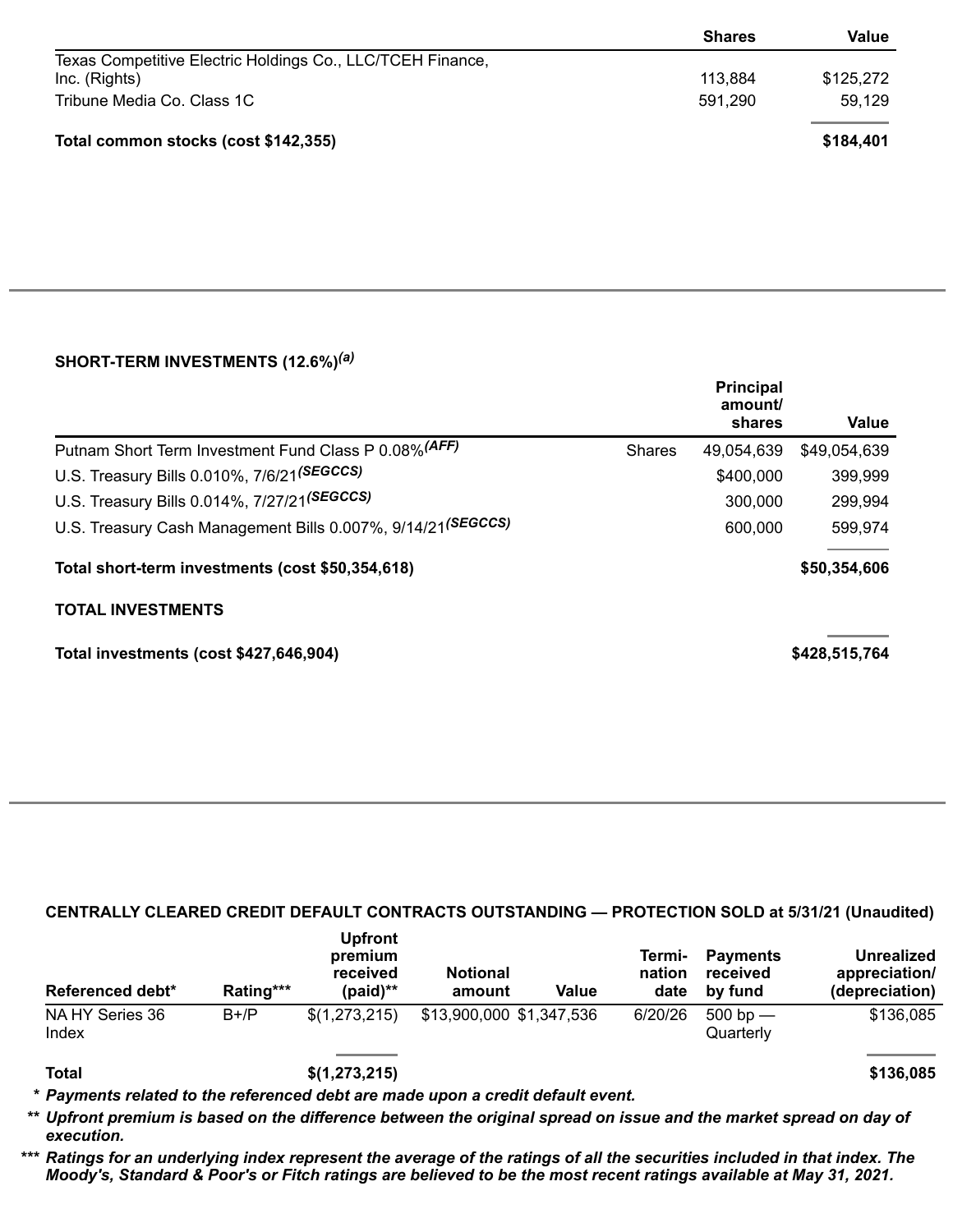Securities rated by Fitch are indicated by "/F." Securities rated by Putnam are indicated by "/P." The Putnam rating *categories are comparable to the Standard & Poor's classifications.*

## *Key to holding's abbreviations*

#### bp Basis Points

FRN Floating Rate Notes: the rate shown is the current interest rate or yield at the close of the reporting period. Rates may be subject to a cap or floor. For certain securities, the rate may represent a fixed rate currently in place at the close of the reporting period.

## **Notes to the fund's portfolio**

Unless noted otherwise, the notes to the fund's portfolio are for the close of the fund's reporting period, which ran from March 1, 2021 through May 31, 2021 (the reporting period). Within the following notes to the portfolio, references to "Putnam Management" represent Putnam Investment Management, LLC, the fund's manager, an indirect wholly-owned subsidiary of Putnam Investments, LLC, references to "ASC 820" represent Accounting Standards Codification 820 *Fair Value Measurements and Disclosures* and references to "OTC", if any, represent over-the-counter.

- *(a)* Percentages indicated are based on net assets of \$398,747,500.
- *(AFF)* Affiliated company. For investments in Putnam Short Term Investment Fund, the rate quoted in the security description is the annualized 7-day yield of the fund at the close of the reporting period. Transactions during the period with any company which is under common ownership or control were as follows:

| Name of affiliate                     | <b>Fair value</b><br>as of<br>2/28/21  | <b>Purchase</b><br>cost | proceeds | Sale Investment<br>income | <b>Shares</b><br>outstanding<br>and fair<br>value as of<br>5/31/21 |
|---------------------------------------|----------------------------------------|-------------------------|----------|---------------------------|--------------------------------------------------------------------|
| <b>Short-term investments</b>         |                                        |                         |          |                           |                                                                    |
| Putnam Short Term<br>Investment Fund* | \$29,535,600 \$67,182,973 \$47,663,934 |                         |          |                           | \$12,448 \$49,054,639                                              |

## **Total Short-term**

**investments \$29,535,600 \$67,182,973 \$47,663,934 \$12,448 \$49,054,639**

\* Management fees charged to Putnam Short Term Investment Fund have been waived by Putnam Management. There were no realized or unrealized gains or losses during the period.

- *(SEGCCS)* This security, in part or in entirety, was pledged and segregated with the custodian for collateral on the initial margin on certain centrally cleared derivative contracts at the close of the reporting period. Collateral at period end totaled \$1,246,000.
	- *(c)* Senior loans are exempt from registration under the Securities Act of 1933, as amended, but contain certain restrictions on resale and cannot be sold publicly. These loans pay interest at rates which adjust periodically. The interest rates shown for senior loans are the current interest rates at the close of the reporting period. Senior loans are also subject to mandatory and/or optional prepayment which cannot be predicted. As a result, the remaining maturity may be substantially less than the stated maturity shown. Senior loans are purchased or sold on a when-issued or delayed delivery basis and may be settled a month or more after the trade date, which from time to time can delay the actual investment of available cash balances; interest income is accrued based on the terms of the securities.

Senior loans can be acquired through an agent, by assignment from another holder of the loan, or as a participation interest in another holder's portion of the loan. When the fund invests in a loan or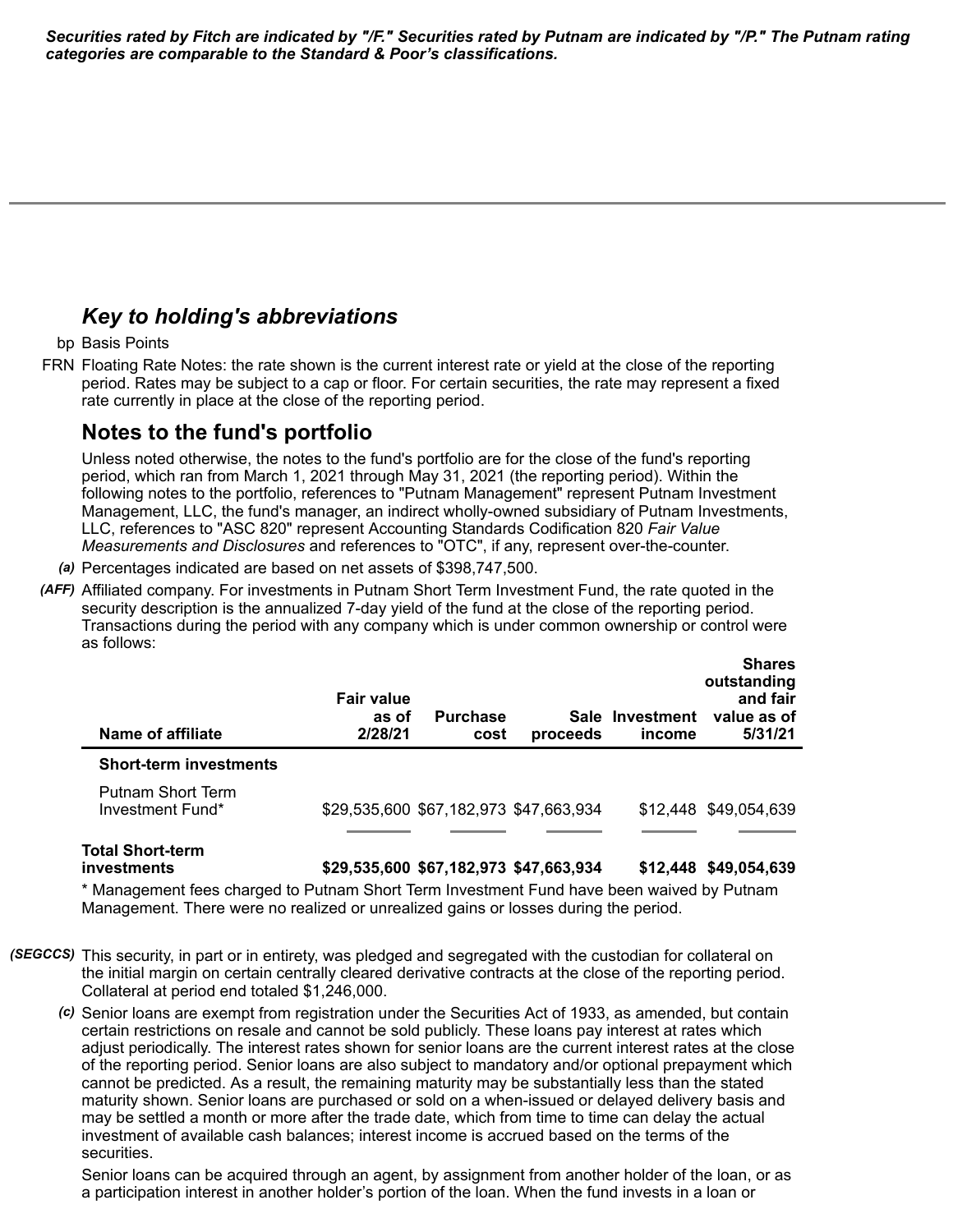participation, the fund is subject to the risk that an intermediate participant between the fund and the borrower will fail to meet its obligations to the fund, in addition to the risk that the borrower under the loan may default on its obligations.

- *(R)* Real Estate Investment Trust.
- *(U)* This security, in part or in entirety, represents an unfunded loan commitment. As of the close of the reporting period, the fund had unfunded loan commitments of \$111,111, which could be extended at the option of the borrower, pursuant to the following loan agreements with the following borrowers:

| <b>Borrower</b>             | <b>Unfunded</b><br>commitments |
|-----------------------------|--------------------------------|
| <b>LBM Acquisition, LLC</b> | \$111.111                      |
| Totals                      | \$111.111                      |

At the close of the reporting period, the fund maintained liquid assets totaling \$13,900,000 to cover certain derivative contracts.

Unless otherwise noted, the rates quoted in Short-term investments security descriptions represent the weighted average yield to maturity.

Debt obligations are considered secured unless otherwise indicated.

144A after the name of an issuer represents securities exempt from registration under Rule 144A of the Securities Act of 1933, as amended. These securities may be resold in transactions exempt from registration, normally to qualified institutional buyers.

The dates shown on debt obligations are the original maturity dates.

**Security valuation:** Portfolio securities and other investments are valued using policies and procedures adopted by the Board of Trustees. The Trustees have formed a Pricing Committee to oversee the implementation of these procedures and have delegated responsibility for valuing the fund's assets in accordance with these procedures to Putnam Management. Putnam Management has established an internal Valuation Committee that is responsible for making fair value determinations, evaluating the effectiveness of the pricing policies of the fund and reporting to the Pricing Committee.

Senior loans are valued at fair value on the basis of valuations provided by an independent pricing service, approved by the Trustees. Such services use information with respect to transactions in senior loans, quotations from senior loan dealers, market transactions in comparable securities and various relationships between securities in determining value. These securities will generally be categorized as Level 2.

Market quotations are not considered to be readily available for certain debt obligations (including short-term investments with remaining maturities of 60 days or less); such investments are valued on the basis of valuations furnished by an independent pricing service approved by the Trustees or dealers selected by Putnam Management. Such services or dealers determine valuations for normal institutional-size trading units of such securities using methods based on market transactions for comparable securities and various relationships, generally recognized by institutional traders, between securities (which consider such factors as prices, yields, maturities and ratings). These securities will generally be categorized as Level 2.

Securities quoted in foreign currencies, if any, are translated into U.S. dollars at the current exchange rate. To the extent a pricing service or dealer is unable to value a security or provides a valuation that Putnam Management does not believe accurately reflects the security's fair value, the security will be valued at fair value by Putnam Management. Certain investments, including certain restricted and illiquid securities, are also valued at fair value following procedures approved by the Trustees. These valuations consider such factors as significant market or specific security events such as interest rate or credit quality changes, various relationships with other securities, discount rates, U.S. Treasury, U.S. swap and credit yields, index levels, convexity exposures, recovery rates, sales and other multiples and resale restrictions. These securities are classified as Level 2 or as Level 3 depending on the priority of the significant inputs.

To assess the continuing appropriateness of fair valuations, the Valuation Committee reviews and affirms the reasonableness of such valuations on a regular basis after considering all relevant information that is reasonably available. Such valuations and procedures are reviewed periodically by the Trustees. The fair value of securities is generally determined as the amount that the fund could reasonably expect to realize from an orderly disposition of such securities over a reasonable period of time. By its nature, a fair value price is a good faith estimate of the value of a security at a given point in time and does not reflect an actual market price, which may be different by a material amount.

**Credit default contracts:** The fund entered into OTC and/or centrally cleared credit default contracts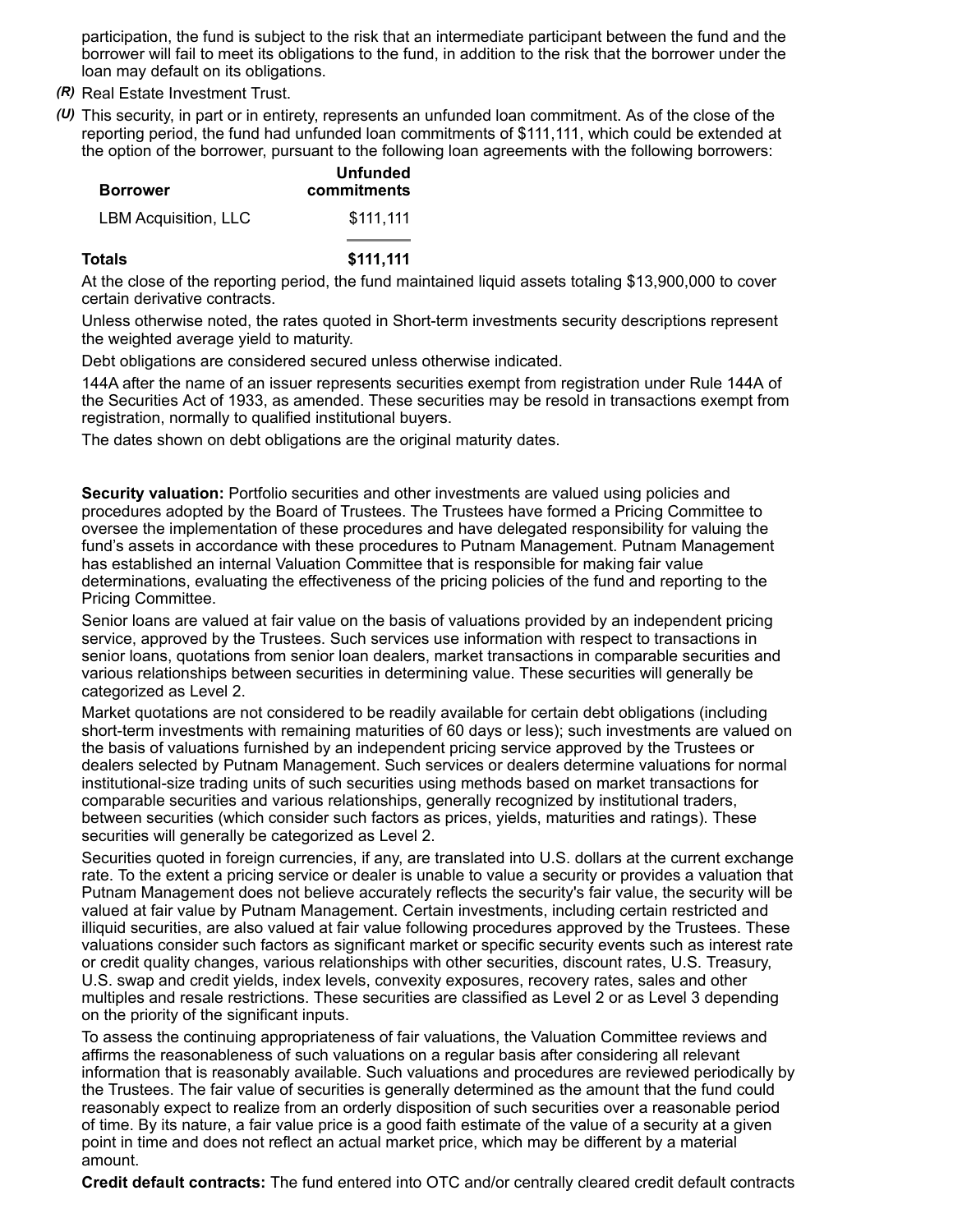to hedge credit risk, to gain liquid exposure to individual names and to hedge market risk.

In OTC and centrally cleared credit default contracts, the protection buyer typically makes a periodic stream of payments to a counterparty, the protection seller, in exchange for the right to receive a contingent payment upon the occurrence of a credit event on the reference obligation or all other equally ranked obligations of the reference entity. Credit events are contract specific but may include bankruptcy, failure to pay, restructuring and obligation acceleration. For OTC credit default contracts, an upfront payment received by the fund is recorded as a liability on the fund's books. An upfront payment made by the fund is recorded as an asset on the fund's books. Centrally cleared credit default contracts provide the same rights to the protection buyer and seller except the payments between parties, including upfront premiums, are settled through a central clearing agent through variation margin payments. Upfront and periodic payments received or paid by the fund for OTC and centrally cleared credit default contracts are recorded as realized gains or losses at the reset date or close of the contract. The OTC and centrally cleared credit default contracts are marked to market daily based upon quotations from an independent pricing service or market makers. Any change in value of OTC credit default contracts is recorded as an unrealized gain or loss. Daily fluctuations in the value of centrally cleared credit default contracts are recorded as unrealized gain or loss. Upon the occurrence of a credit event, the difference between the par value and fair value of the reference obligation, net of any proportional amount of the upfront payment, is recorded as a realized gain or loss.

In addition to bearing the risk that the credit event will occur, the fund could be exposed to market risk due to unfavorable changes in interest rates or in the price of the underlying security or index or the possibility that the fund may be unable to close out its position at the same time or at the same price as if it had purchased the underlying reference obligations. In certain circumstances, the fund may enter into offsetting OTC and centrally cleared credit default contracts which would mitigate its risk of loss. The fund's maximum risk of loss from counterparty risk, either as the protection seller or as the protection buyer, is the fair value of the contract. This risk may be mitigated for OTC credit default contracts by having a master netting arrangement between the fund and the counterparty and for centrally cleared credit default contracts through the daily exchange of variation margin. Counterparty risk is further mitigated with respect to centrally cleared credit default swap contracts due to the clearinghouse guarantee fund and other resources that are available in the event of a clearing member default. Where the fund is a seller of protection, the maximum potential amount of future payments the fund may be required to make is equal to the notional amount.

For the fund's average notional amount on credit default contracts, see the appropriate table at the end of these footnotes.

ASC 820 establishes a three-level hierarchy for disclosure of fair value measurements. The valuation hierarchy is based upon the transparency of inputs to the valuation of the fund's investments. The three levels are defined as follows:

**Level 1:** Valuations based on quoted prices for identical securities in active markets.

**Level 2:** Valuations based on quoted prices in markets that are not active or for which all significant inputs are observable, either directly or indirectly.

**Level 3:** Valuations based on inputs that are unobservable and significant to the fair value measurement.

The following is a summary of the inputs used to value the fund's net assets as of the close of the reporting period:

|                                                      | <b>Valuation inputs</b> |                     |         |  |
|------------------------------------------------------|-------------------------|---------------------|---------|--|
| Investments in securities:<br><b>Common stocks*:</b> | Level 1                 | Level 2             | Level 3 |  |
| Consumer cyclicals<br>Utilities and power            | \$—                     | \$59,129<br>125,272 | $s-$    |  |
| <b>Total common stocks</b>                           |                         | 184,401             |         |  |
| Corporate bonds and notes                            |                         | 16,111,664          |         |  |